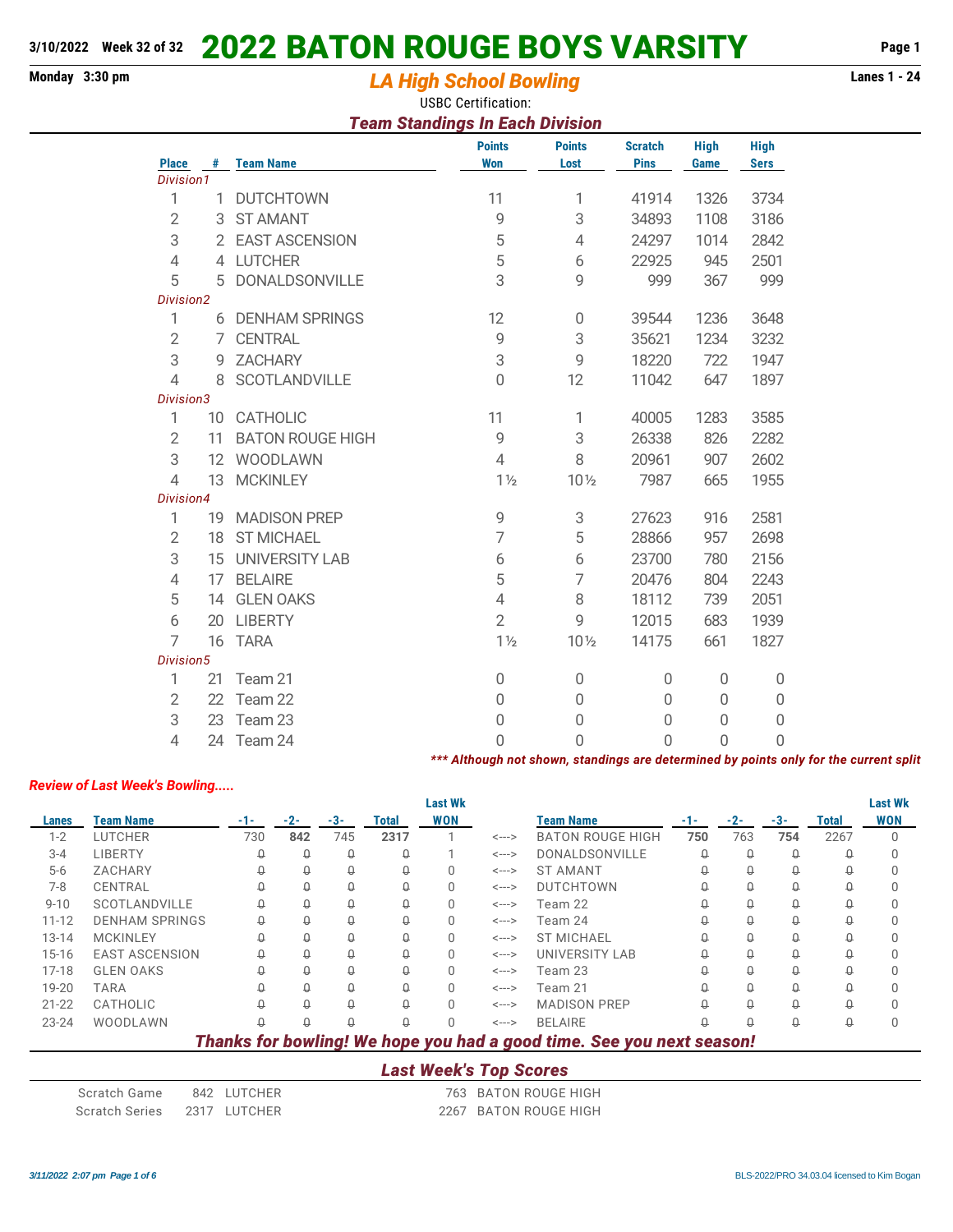|             |                       |                          | <b>Last Week's Top Scores - Continued</b> |               |      |                      |
|-------------|-----------------------|--------------------------|-------------------------------------------|---------------|------|----------------------|
| <b>Boys</b> | Scratch Game          | 194 MATT HALEY           | 187                                       | LANCE MARTIN  |      | 166 CARTIER FARLOUGH |
|             | <b>Scratch Series</b> | 507 MATT HALEY           | 461                                       | LANCE MARTIN  |      | 456 KADEN HARRISON   |
| Girls       | Scratch Game          | <b>HADLEY DAY</b><br>161 | 137                                       | CIERRA WILSON |      | 125 RILEY SUTTON     |
|             | <b>Scratch Series</b> | 403 HADLEY DAY           | 383                                       | CIERRA WILSON |      | 274 KAELIN FILASTRO  |
|             |                       |                          | <b>Season High Scores</b>                 |               |      |                      |
|             | Scratch Game<br>1326  | DUTCHTOWN                | 1283 CATHOLIC                             |               | 1236 | DENHAM SPRINGS       |

| Scratch Game 1326 DUTCHTOWN   |  | 1283 CATHOLIC       | 1236 DENHAM SPRINGS |
|-------------------------------|--|---------------------|---------------------|
| Scratch Series 3734 DUTCHTOWN |  | 3648 DENHAM SPRINGS | 3585 CATHOLIC       |

## *Individual High Averages*

| <b>Team Rosters</b>  |                                              |                 |             |             |              |              |            |            |            |                |               |               |  |
|----------------------|----------------------------------------------|-----------------|-------------|-------------|--------------|--------------|------------|------------|------------|----------------|---------------|---------------|--|
|                      |                                              |                 |             |             | <b>High</b>  | <b>High</b>  |            |            |            |                | <b>Points</b> | <b>Points</b> |  |
|                      | <b>Name</b>                                  | <b>Pins Gms</b> |             | Avg         | Game         | <b>Sers</b>  | $-1-$      | $-2-$      | -3-        | <b>Total</b>   | <b>Won</b>    | Lost          |  |
| <b>1 - DUTCHTOWN</b> |                                              |                 |             |             |              |              |            |            |            |                |               |               |  |
|                      | <b>DYLAN NGUYEN</b>                          | 718             | 6           | 119         | 144          | 144          |            |            |            | 0              | $6.0$         |               |  |
|                      | <b>SETH DOIRON</b>                           | 900             | 6           | 150         | 181          | 181          |            |            |            | 0              | $6.0$         |               |  |
|                      | <b>DANIEL CLARK</b>                          | 1151            | 7           | 164         | 193          | 323          |            |            |            | 0              | 7.0           |               |  |
|                      | MICHAEL NETHKEN                              | 1837            | 11          | 167         | 201          | 544          |            |            |            | 0              | 11.0          |               |  |
|                      | PEYTON SANSBURY                              | 3743            | 21          | 178         | 231          | 579          |            |            |            | 0              | 17.0          | 4.0           |  |
|                      | <b>RYAN GIBSON</b>                           | 3405            | 19          | 179         | 224          | 612          |            |            |            | 0              | 16.0          | 3.0           |  |
|                      | <b>JASON WONG</b>                            | 2712            | 15          | 180         | 228          | 393          |            |            |            | 0              | 15.0          |               |  |
|                      | <b>ETHAN NGUYEN</b>                          | 2374            | 13          | 182         | 214          | 600          |            |            |            | 0              | 12.0          |               |  |
|                      | <b>JOSEPH CANGELOSI</b>                      | 5483            | 27          | 203         | 254          | 710          |            |            |            | 0              | 24.0          | 3.0           |  |
|                      | <b>RYAN BEAM</b>                             | 5628            | 27          | 208         | 244          | 663          |            |            |            | 0              | 25.0          | 2.0           |  |
|                      | <b>AUSTIN NGUYEN</b>                         | 6112            | 29          | 210         | 288          | 768          |            |            |            | 0              | 25.0          | 4.0           |  |
|                      | PRESTON WEST                                 | 7390            | 31          | 238         | 280          | 783          |            |            |            | 0              | 29.0          | 2.0           |  |
|                      | <b>2 - EAST ASCENSION</b>                    |                 |             |             |              |              |            |            |            |                |               |               |  |
|                      | <b>GAVIN REDLER</b>                          | $\mathbf{0}$    | $\mathbf 0$ | $\mathbf 0$ | $\mathbf{0}$ | $\mathbf 0$  |            |            |            | 0              |               |               |  |
|                      | <b>GRANT WELLS</b>                           | 1781            | 15          | 118         | 155          | 305          |            |            |            | 0              | 9.0           | 6.0           |  |
|                      | <b>DAVON DICKERSON</b>                       | 2027            | 17          | 119         | 159          | 352          |            |            |            | 0              | 7.0           | 10.0          |  |
|                      | <b>JONATHAN PETIT</b>                        | 2978            | 23          | 129         | 170          | 447          |            |            |            | 0              | 13.5          | 9.5           |  |
|                      | <b>MATTHEW CHAPMAN</b>                       | 4127            | 27          | 152         | 215          | 516          |            |            |            | 0              | 19.0          | 8.0           |  |
|                      | LUKE CHAPMAN                                 | 4186            | 26          | 161         | 239          | 550          |            |            |            | 0              | 17.0          | 9.0           |  |
|                      | <b>JOHN BUKER</b>                            | 4547            | 27          | 168         | 224          | 602          |            |            |            | 0              | 16.0          | 11.0          |  |
|                      | <b>OWEN STUTZMAN</b>                         | 4651            | 27          | 172         | 231          | 586          |            |            |            | 0              | 16.0          | 11.0          |  |
| <b>3 - ST AMANT</b>  |                                              |                 |             |             |              |              |            |            |            |                |               |               |  |
|                      | <b>ADAM TULLIER</b>                          | 664             | 6           | 110         | 129          | 235          |            |            |            | 0              | 2.0           | 4.0           |  |
|                      | <b>JP MOTICHECK</b>                          | 692             | 6           | 115         | 132          | 244          |            |            |            | 0              | 5.0           | 1.0           |  |
|                      | <b>MASON BLANK</b>                           | 1348            | 10          | 134         | 170          | 295          |            |            |            | 0              | 7.0           | 3.0           |  |
|                      | <b>TYLER DUPIN</b>                           | 1111            | 8           | 138         | 171          | 327          |            |            |            | 0              | 4.0           | 2.0           |  |
|                      | <b>MATTHEW MELENCON</b>                      | 2090            | 15          | 139         | 183          | 469          |            |            |            | 0              | 7.0           | 5.0           |  |
|                      | <b>JACKSON FREDERICK</b>                     | 2256            | 15          | 150         | 192          | 516          |            |            |            | 0              | 13.0          | 2.0           |  |
|                      | YOSEF MAMO                                   | 4240            | 27          | 157         | 207          | 527          |            |            |            | 0              | 18.0          | 9.0           |  |
|                      | <b>AUSTEN KIRBY</b>                          | 3090            | 19          | 162         | 227          | 527          |            |            |            | 0              | 13.0          | 6.0           |  |
|                      | <b>JAYDEN MCCONNEL</b>                       | 4076            | 25          | 163         | 214          | 582          |            |            |            | 0              | 16.0          | 6.0           |  |
|                      | <b>LUKE BRUNET</b>                           | 3494            | 21          | 166         | 212          | 541          |            |            |            | 0              | 13.0          | 8.0           |  |
|                      | ETHAN FREYDER                                | 4406            | 24          | 183         | 231          | 624          |            |            |            | 0              | 14.0          | 10.0          |  |
|                      | <b>JACOB DUHON</b>                           | 6278            | 32          | 196         | 244          | 654          |            |            |            | 0              | 21.0          | 11.0          |  |
| <b>4 - LUTCHER</b>   |                                              |                 |             |             |              |              |            |            |            |                |               |               |  |
|                      | VACANT                                       | $\mathbf{0}$    | 3           | 0           | $\mathbf{0}$ | $\mathbf 0$  |            |            |            | 0              |               | 3.0           |  |
|                      | VACANT                                       | $\mathbf{0}$    | 3           | 0           | $\mathbf 0$  | $\mathbf{0}$ |            |            |            | $\overline{0}$ |               | $3.0\,$       |  |
|                      | <b>DONTA MILES</b>                           | 508             | 6           | 84          | 98           | 189          |            |            | 79         | 79             | 3.0           | 3.0           |  |
|                      | DONOVAN ARBUTHNOT                            | 480             | 5           | 96          | 120          | 290          |            |            |            | 0              | 3.0           | 2.0           |  |
|                      | <b>CONNOR LAMBERT</b>                        | 1794            | 18          | 99          | 124          | 289          |            |            | 116        | 116            | 8.5           | 9.5           |  |
|                      | <b>JON CHABAUD</b>                           | 1514            | 15          | 100         | 124          | 323          |            | 94         |            | 94             | 4.0           | 11.0          |  |
|                      | DARON COOPER                                 | 1811            | 16          | 113         | 182          | 364          | 111        | 107        | 135        | 353            | 10.0          | 6.0           |  |
|                      | PHILLIP BOURGEOIS<br><b>CARTIER FARLOUGH</b> | 2869            | 25          | 114         | 192          | 387          | 91         |            |            | 91             | 7.0           | 18.0          |  |
|                      |                                              | 3346            | 28          | 119         | 190          | 422          | 103        | 166        |            | 269            | 15.0          | 13.0          |  |
|                      | ALEC DUHE<br><b>LANCE MARTIN</b>             | 2875<br>3587    | 24<br>27    | 119<br>132  | 168<br>187   | 406<br>461   | 103<br>163 | 148<br>187 | 147<br>111 | 398<br>461     | 8.0<br>15.0   | 16.0<br>12.0  |  |
|                      |                                              |                 |             |             |              |              |            |            |            |                |               |               |  |
|                      | <b>KADEN HARRISON</b>                        | 4141            | 28          | 147         | 220          | 506          | 159        | 140        | 157        | 456            | 15.0          | 13.0          |  |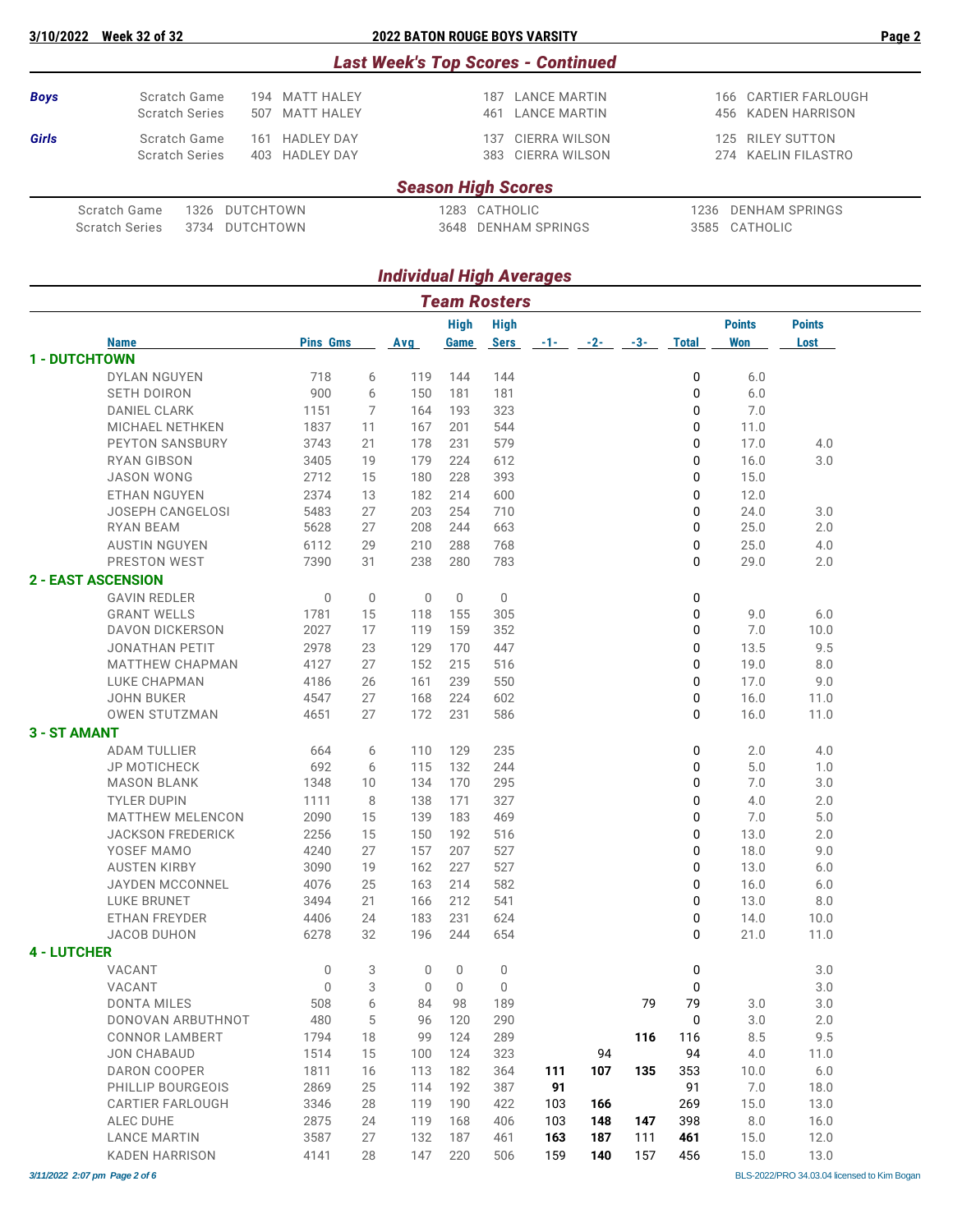|                    |                           |                 |                |              | <b>High</b> | <b>High</b> |          |       |       |              | <b>Points</b> | <b>Points</b> |
|--------------------|---------------------------|-----------------|----------------|--------------|-------------|-------------|----------|-------|-------|--------------|---------------|---------------|
|                    | <b>Name</b>               | <b>Pins Gms</b> |                | Avg          | Game        | <b>Sers</b> | $-1 - 1$ | $-2-$ | $-3-$ | <b>Total</b> | <b>Won</b>    | Lost          |
|                    | <b>5 - DONALDSONVILLE</b> |                 |                |              |             |             |          |       |       |              |               |               |
|                    | VACANT                    | 0               | 27             | 0            | $\mathbf 0$ | $\mathbf 0$ |          |       |       | 0            |               | 27.0          |
|                    | <b>VACANT</b>             | 0               | 27             | 0            | 0           | 0           |          |       |       | 0            |               | 27.0          |
|                    | VACANT                    | 0               | 24             | 0            | $\Omega$    | 0           |          |       |       | 0            |               | 24.0          |
|                    | VACANT                    | $\Omega$        | 18             | 0            | $\Omega$    | 0           |          |       |       | 0            |               | 18.0          |
|                    | VACANT                    | 0               | 3              | 0            | 0           | 0           |          |       |       | 0            |               | 3.0           |
|                    | X'XAVIER BENJAMIN         | 0               | $\overline{0}$ | 0            | $\Omega$    | 0           |          |       |       | 0            |               |               |
|                    | <b>KIANTE GIBBS</b>       | 0               | $\overline{0}$ | 0            | $\Omega$    | 0           |          |       |       | 0            |               |               |
|                    | <b>JAYDAH MITCHELL</b>    | $\Omega$        | $\overline{0}$ | 0            | $\Omega$    | 0           |          |       |       | 0            |               |               |
|                    | <b>JOBANA COX</b>         | 1405            | 21             | 66           | 92          | 249         |          |       |       | 0            |               | 21.0          |
|                    | <b>PAYTON CARGO</b>       | 256             | 3              | 85           | 102         | 256         |          |       |       | 0            |               | 3.0           |
|                    | <b>KENTRELL JOSEPH</b>    | 1048            | 12             | 87           | 150         | 295         |          |       |       | 0            |               | 12.0          |
|                    | <b>LINDEN SANDERS</b>     | 3220            | 30             | 107          | 155         | 384         |          |       |       | 0            |               | 30.0          |
|                    | <b>6 - DENHAM SPRINGS</b> |                 |                |              |             |             |          |       |       |              |               |               |
|                    | <b>WYATT WELLS</b>        | 111             | 1              | 111          | 111         | 111         |          |       |       | 0            | 1.0           |               |
|                    | <b>CONNOR PHILLIPS</b>    | 541             | 4              | 135          | 147         | 282         |          |       |       | 0            | 2.0           | 2.0           |
|                    | <b>HUNTER NORWOOD</b>     | 831             | 6              | 138          | 166         | 268         |          |       |       | 0            | 5.0           | 1.0           |
|                    | <b>JAI CALHOUN</b>        | 586             | $\overline{4}$ | 146          | 182         | 301         |          |       |       | 0            | 4.0           |               |
|                    | <b>GRANT PENDERGRAFT</b>  | 3264            | 20             | 163          | 214         | 491         |          |       |       | 0            | 19.0          | 1.0           |
|                    | <b>COOPER BUSH</b>        | 5126            | 29             | 176          | 238         | 657         |          |       |       | 0            | 26.0          | 2.0           |
|                    | <b>HAYDEN RAINEY</b>      | 4506            | 25             | 180          | 227         | 642         |          |       |       | 0            | 23.0          | 2.0           |
|                    | <b>BRADY NULL</b>         | 3480            | 19             | 183          | 237         | 562         |          |       |       | 0            | 18.0          | 1.0           |
|                    | <b>DYLAN FOWLER</b>       | 4985            | 27             | 184          | 267         | 613         |          |       |       | 0            | 23.0          | 4.0           |
|                    | <b>QUINCY BROWN</b>       | 5629            | 30             | 187          | 262         | 662         |          |       |       | 0            | 27.0          | 3.0           |
|                    | <b>GABE EUNICE</b>        | 5353            | 26             | 205          | 272         | 671         |          |       |       | 0            | 21.0          | 5.0           |
|                    | <b>CADE FLETCHER</b>      | 5074            | 24             | 211          | 258         | 727         |          |       |       | 0            | 23.0          | 1.0           |
| <b>7 - CENTRAL</b> |                           |                 |                |              |             |             |          |       |       |              |               |               |
|                    | VACANT                    | 0               | 3              | $\mathbf{0}$ | 0           | 0           |          |       |       | 0            |               | 3.0           |
|                    | <b>JOSEPH IVEY</b>        | 1409            | 15             | 93           | 145         | 257         |          |       |       | 0            | 10.0          | 5.0           |
|                    | <b>CONNOR KIMBALL</b>     | 2625            | 24             | 109          | 167         | 305         |          |       |       | 0            | 12.0          | 12.0          |
|                    | <b>CHRISTOPHER GUYON</b>  | 5001            | 35             | 142          | 223         | 489         |          |       |       | 0            | 20.5          | 14.5          |
|                    | <b>TAYLOR SAGELY</b>      | 4841            | 32             | 151          | 209         | 506         |          |       |       | 0            | 22.0          | 10.0          |
|                    | <b>SETH SMITH</b>         | 6825            | 35             | 195          | 268         | 651         |          |       |       | 0            | 31.0          | 4.0           |
|                    | ANDREW COWARD             | 7238            | 36             | 201          | 266         | 692         |          |       |       | 0            | 30.0          | 6.0           |
|                    | <b>CHARLES RAWLS</b>      | 7682            | 36             | 213          | 267         | 738         |          |       |       | 0            | 30.0          | 6.0           |
|                    | <b>8 - SCOTLANDVILLE</b>  |                 |                |              |             |             |          |       |       |              |               |               |
|                    | <b>VACANT</b>             | $\mathbf{0}$    | 6              | 0            | 0           | 0           |          |       |       | 0            |               | 6.0           |
|                    | <b>TYLER WILLIAMS</b>     | 526             | 8              | 65           | 79          | 211         |          |       |       | 0            | 0.5           | 7.5           |
|                    | <b>JAMALL FRANKLIN</b>    | 329             | 5              | 65           | 86          | 182         |          |       |       | $\Omega$     |               | 5.0           |
|                    | SHREDRICK COSEY           | 1043            | 15             | 69           | 105         | 236         |          |       |       | 0            | 2.5           | 12.5          |
|                    | <b>HAMZA RAHMAN</b>       | 1108            | 14             | 79           | 128         | 234         |          |       |       | 0            | 3.0           | 11.0          |
|                    | <b>LONNIE BRAND</b>       | 2029            | 20             | 101          | 135         | 351         |          |       |       | 0            | 2.0           | 18.0          |
|                    | DARLYEONTUE WILSON        | 1564            | 15             | 104          | 140         | 352         |          |       |       | 0            | 5.0           | 10.0          |
|                    | MARLON GUNN JR            | 2188            | 20             | 109          | 153         | 371         |          |       |       | 0            | 6.0           | 14.0          |
|                    | DALE EVANS JR             | 2513            | 21             | 119          | 172         | 436         |          |       |       | 0            | 12.0          | 9.0           |
|                    |                           |                 |                |              |             |             |          |       |       |              |               |               |
| 9 - ZACHARY        |                           |                 |                |              |             |             |          |       |       |              |               |               |
|                    | VACANT                    | 0               | 21             | 0            | 0           | 0           |          |       |       | 0            |               | 21.0          |
|                    | VACANT                    | $\mathbf 0$     | 24             | 0            | 0           | $\mathbf 0$ |          |       |       | 0            | 1.5           | 22.5          |
|                    | <b>CATHERINE NORRIS</b>   | 344             | 5              | 68           | 98          | 177         |          |       |       | 0            | 4.5           | 0.5           |
|                    | <b>KENZIE ROBINSON</b>    | 1511            | 17             | 88           | 121         | 309         |          |       |       | 0            | 3.5           | 13.5          |
|                    | <b>MAGNOLIA CHARLET</b>   | 1177            | 12             | 98           | 121         | 323         |          |       |       | 0            | $6.0$         | $6.0$         |
|                    | <b>BERGEN DOVE</b>        | 3272            | 33             | 99           | 142         | 383         |          |       |       | 0            | $8.0\,$       | 25.0          |
|                    | <b>AJAH WICKER</b>        | 2098            | 21             | 99           | 131         | 345         |          |       |       | 0            | 7.0           | 14.0          |
|                    | ETANI JAMES               | 1319            | 11             | 119          | 169         | 395         |          |       |       | 0            | 4.0           | 7.0           |
|                    | CADEN BICKHAM             | 3960            | 33             | 120          | 175         | 405         |          |       |       | 0            | 9.0           | 24.0          |
|                    | <b>KYLA ASKEW</b>         | 4346            | 36             | 120          | 174         | 404         |          |       |       | 0            | 14.0          | 22.0          |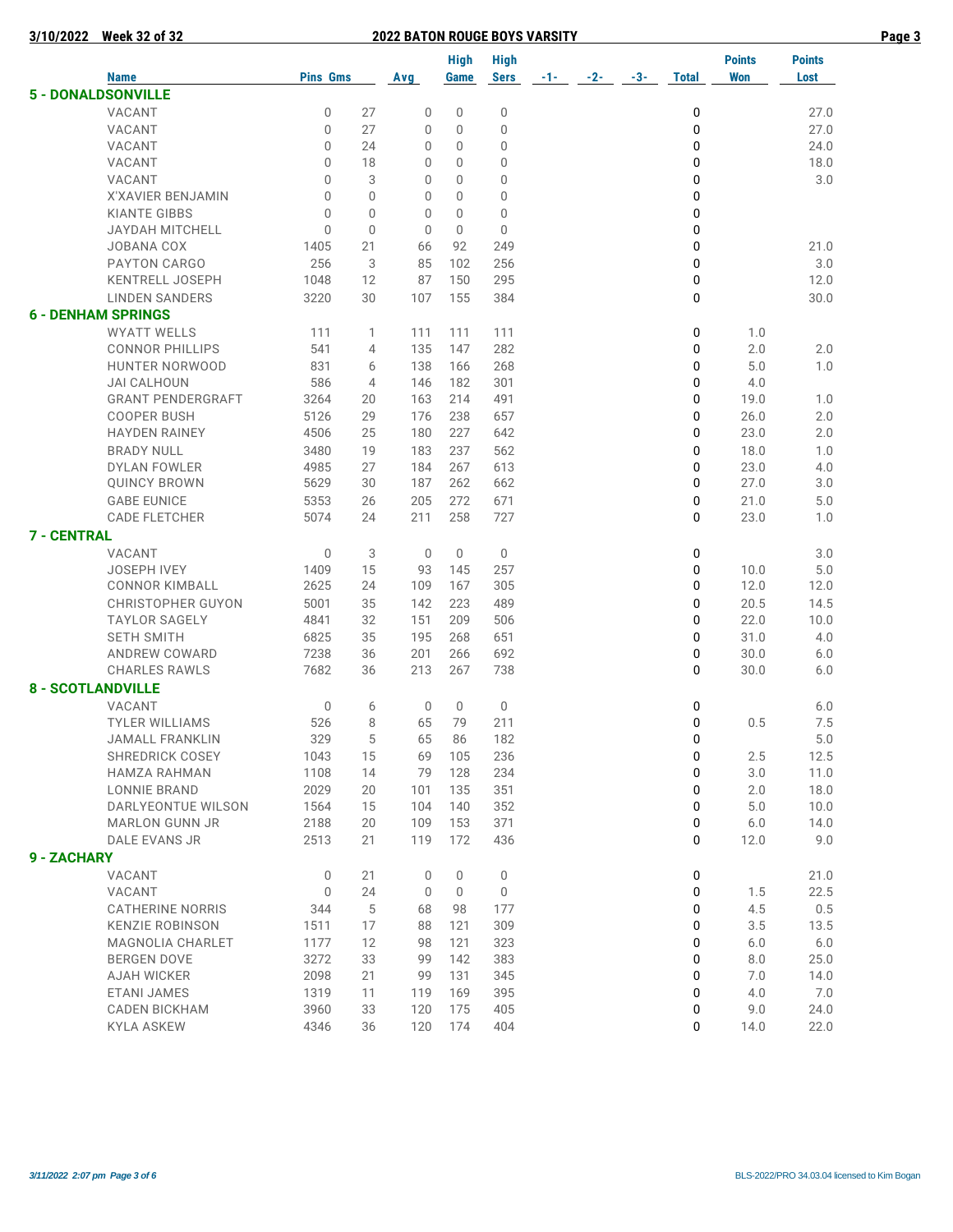| 3/10/2022             | <b>Week 32 of 32</b>         |                 | <b>2022 BATON ROUGE BOYS VARSITY</b> |              |              |             |            |       |       |              |               |               |  |
|-----------------------|------------------------------|-----------------|--------------------------------------|--------------|--------------|-------------|------------|-------|-------|--------------|---------------|---------------|--|
|                       |                              |                 |                                      |              | <b>High</b>  | <b>High</b> |            |       |       |              | <b>Points</b> | <b>Points</b> |  |
|                       | <b>Name</b>                  | <b>Pins Gms</b> |                                      | Avg          | Game         | Sers        | $-1$ - $-$ | $-2-$ | $-3-$ | <b>Total</b> | <b>Won</b>    | Lost          |  |
| 10 - CATHOLIC         |                              |                 |                                      |              |              |             |            |       |       |              |               |               |  |
|                       | <b>BLAZE KARISNY</b>         | 361             | 3                                    | 120          | 168          | 193         |            |       |       | 0            | 3.0           |               |  |
|                       | <b>GABE CARTER</b>           | 982             | 7                                    | 140          | 201          | 396         |            |       |       | 0            | 6.0           | 1.0           |  |
|                       | KARSON JOHNSON-HARRI         | 1456            | 10                                   | 145          | 174          | 340         |            |       |       | 0            | $6.0$         | 4.0           |  |
|                       | <b>BRADY BURNS</b>           | 1087            | 7                                    | 155          | 176          | 330         |            |       |       | 0            | 7.0           |               |  |
|                       | <b>OWEN SONGNE</b>           | 2398            | 15                                   | 159          | 233          | 409         |            |       |       | 0            | 14.0          | 1.0           |  |
|                       | ETHAN GOLDSMITH              | 3979            | 22                                   | 180          | 244          | 608         |            |       |       | 0            | 21.0          | 1.0           |  |
|                       | JOHN FEET                    | 4937            | 27                                   | 182          | 243          | 598         |            |       |       | 0            | 25.0          | 2.0           |  |
|                       | <b>MARK MILLS</b>            | 2845            | 15                                   | 189          | 266          | 631         |            |       |       | 0            | 14.0          | 1.0           |  |
|                       | DANIEL WAGUESPACK            | 5544            | 29                                   | 191          | 257          | 643         |            |       |       | 0            | 24.0          | $5.0$         |  |
|                       | <b>DREW BABIN</b>            | 5179            | 27                                   | 191          | 251          | 680         |            |       |       | 0            | 24.0          | 3.0           |  |
|                       | ETHAN BUSH                   | 4328            | 22                                   | 196          | 246          | 620         |            |       |       | 0            | 21.0          | 1.0           |  |
|                       | <b>BENJAMIN HERMAN</b>       | 6781            | 31                                   | 218          | 269          | 741         |            |       |       | 0            | 26.5          | 4.5           |  |
|                       | <b>11 - BATON ROUGE HIGH</b> |                 |                                      |              |              |             |            |       |       |              |               |               |  |
|                       | <b>ALANNA FILASTRO</b>       | 767             | 9                                    | 85           | 113          | 166         |            | 108   |       | 108          | 7.0           | 2.0           |  |
|                       | RILEY SUTTON                 | 2875            | 29                                   | 99           | 148          | 321         | 98         |       | 125   | 223          | 20.0          | 9.0           |  |
|                       | <b>JOHNNE ELLIS</b>          | 2236            | 22                                   | 101          | 146          | 349         |            |       |       | $\mathbf 0$  | 17.0          | 5.0           |  |
|                       | KAELIN FILASTRO              | 2891            | 28                                   | 103          | 154          | 360         | 81         | 98    | 95    | 274          | 16.0          | 12.0          |  |
|                       | <b>TOMMY BRACEY</b>          | 3378            | 29                                   | 116          | 170          | 384         | 119        | 133   | 117   | 369          | 18.0          | 11.0          |  |
|                       | <b>CIERRA WILSON</b>         | 3599            | 27                                   | 133          | 201          | 480         | 113        | 137   | 133   | 383          | 17.0          | 10.0          |  |
|                       | <b>HADLEY DAY</b>            | 4804            | 36                                   | 133          | 161          | 438         | 145        | 161   | 97    | 403          | 22.0          | 14.0          |  |
|                       | <b>MATT HALEY</b>            | 5788            | 36                                   | 160          | 213          | 553         | 194        | 126   | 187   | 507          | 27.0          | 9.0           |  |
| <b>12 - WOODLAWN</b>  |                              |                 |                                      |              |              |             |            |       |       |              |               |               |  |
|                       | VACANT                       | 0               | 33                                   | $\mathbf 0$  | $\mathbf 0$  | 0           |            |       |       | 0            | 6.5           | 26.5          |  |
|                       | VACANT                       | 0               | 27                                   | 0            | $\mathbf{0}$ | 0           |            |       |       | 0            | 6.0           | 21.0          |  |
|                       | VACANT                       | $\mathbf 0$     | 3                                    | $\mathbf 0$  | $\mathbf{0}$ | $\mathbf 0$ |            |       |       | 0            |               | $3.0\,$       |  |
|                       | <b>MORGAN HUEY</b>           | 224             | 3                                    | 74           | 84           | 224         |            |       |       | 0            | 1.0           | 2.0           |  |
|                       | <b>JANAE GRANVILLE</b>       | 1258            | 12                                   | 104          | 142          | 328         |            |       |       | 0            | 1.0           | 11.0          |  |
|                       | <b>BRENDAN PARENTI</b>       | 4086            | 33                                   | 123          | 194          | 484         |            |       |       | 0            | 14.0          | 19.0          |  |
|                       | <b>CHAZ DEGREE</b>           | 5213            | 36                                   | 144          | 181          | 482         |            |       |       | 0            | 19.0          | 17.0          |  |
|                       | <b>WILLIAM MCNEILL III</b>   | 5709            | 33                                   | 173          | 234          | 630         |            |       |       | 0            | 20.0          | 13.0          |  |
|                       | <b>JOHN CADOR</b>            | 6984            | 34                                   | 205          | 277          | 723         |            |       |       | 0            | 24.0          | 10.0          |  |
| 13 - MCKINLEY         |                              |                 |                                      |              |              |             |            |       |       |              |               |               |  |
|                       | VACANT                       | $\mathbf 0$     | 15                                   | $\mathbf{0}$ | $\mathbf 0$  | 0           |            |       |       | 0            | 1.5           | 13.5          |  |
|                       | VACANT                       | 0               | 10                                   | 0            | $\mathbf 0$  | 0           |            |       |       | 0            |               | 10.0          |  |
|                       | VACANT                       | $\mathbf{0}$    | 6                                    | 0            | $\mathbf{0}$ | 0           |            |       |       | 0            |               | 3.0           |  |
|                       | VACANT                       | $\mathbf 0$     | 3                                    | $\mathbf 0$  | $\Omega$     | $\mathbf 0$ |            |       |       | 0            |               |               |  |
|                       | <b>GENNIE SIMS</b>           | 774             | $\mathsf{Q}$                         | 86           | 112          | 300         |            |       |       | $\Omega$     |               | 9.0           |  |
|                       | KALEB EMANUEL                | 751             | 8                                    | 93           | 110          | 310         |            |       |       | 0            |               | 8.0           |  |
|                       | JUVAYA BENNETT               | 292             | 3                                    | 97           | 103          | 292         |            |       |       | 0            |               | $3.0\,$       |  |
|                       | ROYCE HANDY                  | 1197            | 12                                   | 99           | 119          | 327         |            |       |       | 0            | $3.0\,$       | 9.0           |  |
|                       | RAYSHAWN HENRY               | 1674            | 16                                   | 104          | 126          | 355         |            |       |       | 0            | $5.0$         | 11.0          |  |
|                       | RAYSHAWN WHITTEN             | 2287            | 21                                   | 108          | 161          | 359         |            |       |       | 0            | 3.5           | 17.5          |  |
|                       | JHADA WADE                   | 903             | 8                                    | 112          | 145          | 346         |            |       |       | 0            | 4.0           | 4.0           |  |
|                       | <b>MARKELL NORMAN</b>        | 2170            | 18                                   | 120          | 158          | 384         |            |       |       | 0            | 2.0           | 16.0          |  |
| <b>14 - GLEN OAKS</b> |                              |                 |                                      |              |              |             |            |       |       |              |               |               |  |
|                       | <b>CLAREANCE DUNBAR</b>      | 1386            | 18                                   | 77           | 108          | 306         |            |       |       | 0            | 5.0           | 13.0          |  |
|                       | ETHAN GAINES                 | 503             | 6                                    | 83           | 103          | 281         |            |       |       | 0            | 3.0           | 3.0           |  |
|                       | <b>DESHAUN MINER</b>         | 379             | $\overline{4}$                       | 94           | 115          | 194         |            |       |       | 0            | 3.0           | 1.0           |  |
|                       | <b>TERRELL HALLEY</b>        | 1807            | 19                                   | 95           | 142          | 331         |            |       |       | 0            | $3.0\,$       | 16.0          |  |
|                       | JOSHUA WILLIAMS              | 3012            | 29                                   | 103          | 143          | 357         |            |       |       | 0            | 4.0           | 25.0          |  |
|                       | <b>KEENAN BUTLER</b>         | 2704            | 26                                   | 104          | 137          | 370         |            |       |       | 0            | 3.0           | 23.0          |  |
|                       | CHRISTOPHER JACKSON          | 2870            | 27                                   | 106          | 172          | 448         |            |       |       | 0            | 10.0          | 17.0          |  |
|                       | <b>JACOBI PRICE</b>          | 1606            | 15                                   | 107          | 155          | 341         |            |       |       | 0            | 6.0           | 9.0           |  |
|                       | TRAVIS KENNY                 | 1074            | 10                                   | 107          | 135          | 358         |            |       |       | 0            | 5.5           | 4.5           |  |
|                       | <b>TERRELL ADAMS</b>         | 2200            | 20                                   | 110          | 148          | 371         |            |       |       | 0            | 5.0           | 15.0          |  |
|                       | NICOLAS HONORE               | 332             | 3                                    | 110          | 134          | 245         |            |       |       | 0            | 2.0           | 1.0           |  |
|                       |                              |                 |                                      |              |              |             |            |       |       |              |               |               |  |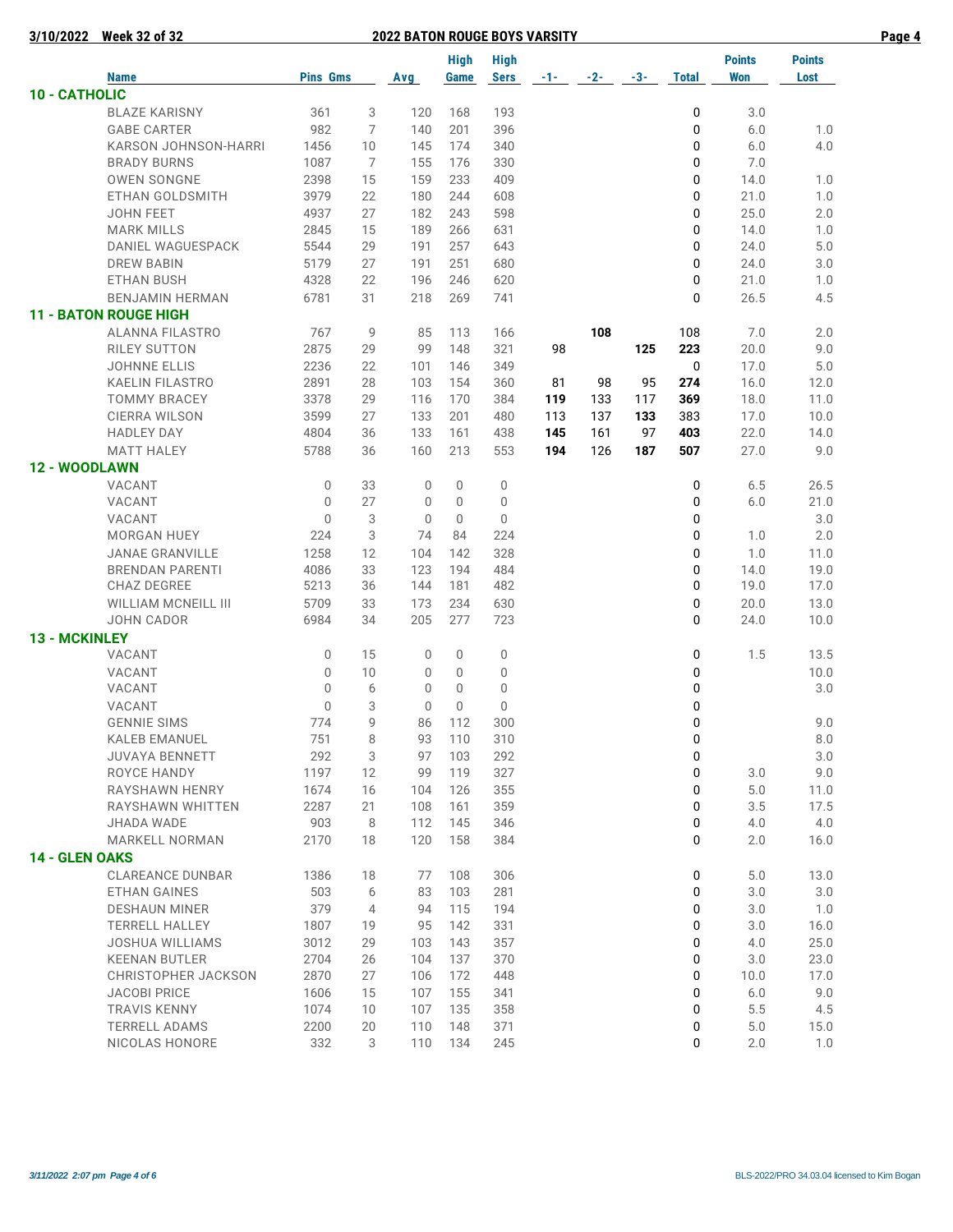|                        | 3/10/2022 Week 32 of 32                         |                 |                | <b>2022 BATON ROUGE BOYS VARSITY</b> |             |                    |       |       |       |              |                |               | Page 5 |
|------------------------|-------------------------------------------------|-----------------|----------------|--------------------------------------|-------------|--------------------|-------|-------|-------|--------------|----------------|---------------|--------|
|                        |                                                 |                 |                |                                      | <b>High</b> | <b>High</b>        |       |       |       |              | <b>Points</b>  | <b>Points</b> |        |
|                        | <b>Name</b>                                     | <b>Pins Gms</b> |                | Avg                                  | Game        | <b>Sers</b>        | $-1-$ | $-2-$ | $-3-$ | <b>Total</b> | <b>Won</b>     | Lost          |        |
|                        | <b>15 - UNIVERSITY LAB</b>                      |                 |                |                                      |             |                    |       |       |       |              |                |               |        |
|                        | VACANT                                          | $\mathbb O$     | $\mathbf{1}$   | 0                                    | $\mathbf 0$ | $\mathbb O$        |       |       |       | 0            |                | 1.0           |        |
|                        | <b>LANDON ZOSEL</b>                             | 2214            | 27             | 82                                   | 115         | 207                |       |       |       | 0            | 12.0           | 15.0          |        |
|                        | NATHANIEL FRANCIS                               | 2732            | 27             | 101                                  | 145         | 353                |       |       |       | 0            | 15.0           | 12.0          |        |
|                        | <b>WILLIAM MARTIN</b>                           | 2648            | 24             | 110                                  | 161         | 440                |       |       |       | 0            | 11.0           | 13.0          |        |
|                        | <b>JOSHUA WILLIAMS</b>                          | 4017            | 35             | 114                                  | 184         | 468                |       |       |       | 0            | 20.0           | 15.0          |        |
|                        | <b>CARTER COURTRIGHT</b>                        | 3903            | 34             | 114                                  | 187         | 429                |       |       |       | 0            | 17.5           | 16.5          |        |
|                        | <b>LANDON HAU</b>                               | 3725            | 32             | 116                                  | 157         | 417                |       |       |       | 0            | 19.0           | 13.0          |        |
|                        | <b>BRYSON TURNER</b>                            | 4461            | 36             | 123                                  | 167         | 443                |       |       |       | 0            | 13.0           | 23.0          |        |
| <b>16 - TARA</b>       |                                                 |                 |                |                                      |             |                    |       |       |       |              |                |               |        |
|                        | VACANT                                          | 0               | 12             | 0                                    | 0           | 0                  |       |       |       | 0            | 1.5            | 10.5          |        |
|                        | VACANT                                          | 0               | 9              | 0                                    | 0           | 0                  |       |       |       | 0            |                | 9.0           |        |
|                        | VACANT                                          | 0               | 6              | 0                                    | $\mathbf 0$ | 0                  |       |       |       | 0            |                | 6.0           |        |
|                        | VACANT                                          | $\Omega$        | 3              | $\Omega$                             | $\mathbf 0$ | 0                  |       |       |       | 0            |                | 3.0           |        |
|                        | RAJA HOLLINS                                    | 1995            | 24             | 83                                   | 117         | 281                |       |       |       | 0            | 7.0            | 17.0          |        |
|                        | <b>DESTINY NORRIS</b>                           | 2024            | 24             | 84                                   | 105         | 296                |       |       |       | 0            | 8.0            | 16.0          |        |
|                        | DEINA SOLORZANO                                 | 1949            | 23             | 84                                   | 134         | 326                |       |       |       | 0            | 8.0            | 15.0          |        |
|                        | MIKYEL JONES                                    | 1660<br>2995    | 18             | 92                                   | 124         | 324                |       |       |       | 0<br>0       | 7.0            | 11.0          |        |
|                        | <b>ELIJAH LINDSEY</b>                           |                 | 31             | 96                                   | 149         | 332                |       |       |       |              | 7.0            | 24.0          |        |
|                        | <b>JOSEPH PHILLIPS</b><br><b>JAMES ROBINSON</b> | 1692<br>3499    | 15<br>30       | 112<br>116                           | 142<br>151  | 392<br>403         |       |       |       | 0<br>0       | 6.0<br>10.5    | 9.0<br>19.5   |        |
|                        |                                                 |                 |                |                                      |             |                    |       |       |       |              |                |               |        |
| 17 - BELAIRE           |                                                 |                 |                |                                      |             |                    |       |       |       |              |                |               |        |
|                        | VACANT<br><b>DAMARION PAPILLION</b>             | 0<br>1537       | 3<br>15        | 0<br>102                             | 0<br>133    | $\mathbf 0$<br>361 |       |       |       | 0<br>0       | 1.5<br>11.0    | 1.5<br>4.0    |        |
|                        | RONALD LEWIS                                    | 2157            | 20             | 107                                  | 135         | 362                |       |       |       | 0            | 11.0           | 9.0           |        |
|                        | <b>AVANTE GIVENS</b>                            | 1577            | 14             | 112                                  | 145         | 380                |       |       |       | 0            | 10.0           | 4.0           |        |
|                        | <b>JOSEPH BUTLER</b>                            | 2600            | 23             | 113                                  | 151         | 382                |       |       |       | 0            | 12.0           | 11.0          |        |
|                        | <b>CHALISE KEMP</b>                             | 2952            | 26             | 113                                  | 168         | 392                |       |       |       | 0            | 12.0           | 14.0          |        |
|                        | <b>WILBERT KEMP</b>                             | 3087            | 27             | 114                                  | 145         | 395                |       |       |       | 0            | 13.0           | 14.0          |        |
|                        | DENICHLASS JETER                                | 2806            | 24             | 116                                  | 153         | 410                |       |       |       | 0            | 12.5           | 11.5          |        |
|                        | <b>JEKEYDRICK RICHARD</b>                       | 3760            | 28             | 134                                  | 191         | 499                |       |       |       | 0            | 16.0           | 12.0          |        |
| <b>18 - ST MICHAEL</b> |                                                 |                 |                |                                      |             |                    |       |       |       |              |                |               |        |
|                        | <b>ASHTON RICHARDSON</b>                        | 795             | 8              | 99                                   | 135         | 271                |       |       |       | 0            | 7.0            | 1.0           |        |
|                        | LUKE LEGER                                      | 1219            | 12             | 101                                  | 151         | 198                |       |       |       | 0            | 6.0            | 6.0           |        |
|                        | <b>JOHN LATONA</b>                              | 1221            | 12             | 101                                  | 127         | 210                |       |       |       | 0            | $6.0$          | 6.0           |        |
|                        | NICHOLAS TAFFARO                                | 1208            | 11             | 109                                  | 135         | 232                |       |       |       | 0            | 5.5            | 5.5           |        |
|                        | <b>BRENNAN PITRE</b>                            | 1358            | 12             | 113                                  | 138         | 261                |       |       |       | 0            | 7.0            | 5.0           |        |
|                        | JOEL PENA                                       | 3204            | 25             | 128                                  | 188         | 433                |       |       |       | 0            | 15.0           | 10.0          |        |
|                        | ARTHUR DONALDSON                                | 2784            | 21             | 132                                  | 162         | 440                |       |       |       | 0            | 15.0           | 6.0           |        |
|                        | <b>BRENNAN COLLINS</b>                          | 3447            | 25             | 137                                  | 179         | 484                |       |       |       | 0            | 13.0           | 12.0          |        |
|                        | SHEPARD BUTNER                                  | 4644            | 31             | 149                                  | 264         | 656                |       |       |       | 0            | 19.0           | 12.0          |        |
|                        | <b>JAKE FARGASON</b>                            | 4080            | 27             | 151                                  | 194         | 533                |       |       |       | 0            | 16.0           | 11.0          |        |
|                        | <b>BEAU BLANCHARD</b>                           | 4906            | 32             | 153                                  | 278         | 597                |       |       |       | 0            | 17.5           | 14.5          |        |
|                        | <b>19 - MADISON PREP</b>                        |                 |                |                                      |             |                    |       |       |       |              |                |               |        |
|                        | MIA GLOVER                                      | 514             | 9              | 57                                   | 82          | 218                |       |       |       | 0            | 3.0            | 6.0           |        |
|                        | JACALVIN ROBERTSON                              | 2256            | 21             | 107                                  | 161         | 399                |       |       |       | 0            | 14.5           | $6.5$         |        |
|                        | <b>CALVIN PICKETT</b>                           | 2641            | 23             | 114                                  | 146         | 342                |       |       |       | 0            | 14.0           | 9.0           |        |
|                        | NICHOLAS NICHOLESON                             | 2796            | 23             | 121                                  | 191         | 362                |       |       |       | 0            | 12.0           | 11.0          |        |
|                        | MARQUEZ RABY                                    | 3104            | 25             | 124                                  | 146         | 430                |       |       |       | 0            | 15.0           | 10.0          |        |
|                        | ZARRIEFF DEAN                                   | 3709            | 27             | 137                                  | 187         | 479                |       |       |       | 0            | 16.0           | 11.0          |        |
|                        | ERVIN NICHOLSON                                 | 4168            | 30             | 138                                  | 200         | 524                |       |       |       | 0            | 18.5           | 11.5          |        |
|                        | <b>TAJON SHOEMAKER</b>                          | 3860            | 27             | 142                                  | 268         | 493                |       |       |       | 0            | 17.0           | 10.0          |        |
|                        | <b>JAYLEN HAWKINS</b>                           | 4575            | 28             | 163                                  | 231         | 567                |       |       |       | 0            | 18.0           | 10.0          |        |
| 20 - LIBERTY           |                                                 |                 |                |                                      |             |                    |       |       |       |              |                |               |        |
|                        | VACANT                                          | 58              | 7              | $\mathbf 0$                          | 58          | 58                 |       |       |       | 0            | 2.5            | 4.5           |        |
|                        | <b>KYLIN HARRIS</b>                             | 288             | $\overline{4}$ | 72                                   | 98          | 159                |       |       |       | 0            |                | 4.0           |        |
|                        | <b>HALEY BUSH</b>                               | 961             | 12             | 80                                   | 108         | 253                |       |       |       | 0            |                | 12.0          |        |
|                        | DARREN JONES                                    | 1315            | 15             | 87<br>89                             | 126         | 289                |       |       |       | 0<br>0       | 5.0            | 10.0          |        |
|                        | <b>DARRION DUNN</b><br><b>LARRY SINGLETON</b>   | 1167<br>1691    | 13<br>18       | 93                                   | 145<br>153  | 363<br>343         |       |       |       | 0            | $3.0\,$<br>3.0 | 10.0<br>15.0  |        |
|                        | ZOE LEE                                         | 2049            | 21             | 97                                   | 143         | 348                |       |       |       | 0            | 5.0            | 16.0          |        |
|                        | KEITH BEVERLY                                   | 1754            | 17             | 103                                  | 140         | 358                |       |       |       | 0            | 1.0            | 16.0          |        |
|                        | <b>JUSTIN POLLOCK</b>                           | 2652            | 19             | 139                                  | 207         | 477                |       |       |       | 0            | 6.0            | 13.0          |        |
|                        |                                                 |                 |                |                                      |             |                    |       |       |       |              |                |               |        |